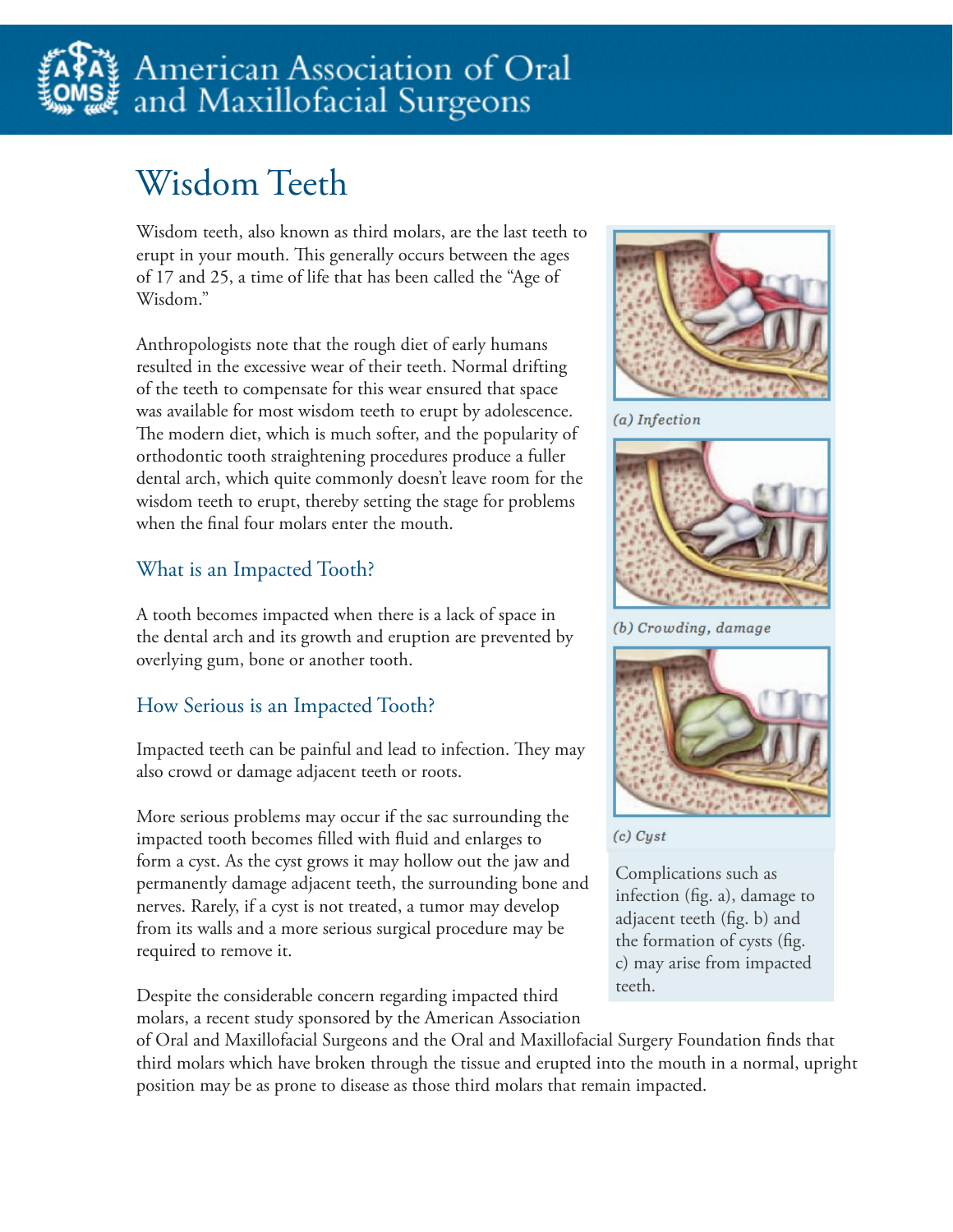

# American Association of Oral and Maxillofacial Surgeons

## Must the Tooth Come Out if it Hasn't Caused Any Problems Yet?

Not all problems related to third molars are painful or visible. Damage can occur without your being aware of it.

As wisdom teeth grow, their roots become longer, the teeth become more difficult to remove and complications become more likely. In addition, impacted wisdom teeth are more likely to cause problems as patients age.

No one can predict when third molar complications will occur, but when they do, the circumstances can be much more painful and the teeth more difficult to treat. It is estimated that about 85% of third molars will eventually need to be removed.

#### When Should I Have My Wisdom Teeth Removed?

It isn't wise to wait until your wisdom teeth start to bother you. In general, earlier removal of wisdom teeth results in a less complicated healing process.The AAOMS/OMSF study strongly recommends that wisdom teeth be removed by the time the patient is a young adult in order to prevent future problems and to ensure optimal healing. The researchers found that older patients may be at greater risk for disease, including periodontitis, in the tissues surrounding the third molars and adjacent teeth. Periodontal infections, such as those observed in this study, may affect your general health.

#### What Happens During Surgery?

Before surgery, your oral and maxillofacial surgeon will discuss with you what to expect. This is a good time to ask questions or express your concerns. It is especially important to let the doctor know about any illness you have and medications you are taking.

The relative ease with which a wisdom tooth may be removed depends on several conditions, including the position of the tooth and root development. Impacted wisdom teeth may require a more involved surgical procedure.



12 years

14 years





17 years

25 years

Wisdom teeth are easier to remove when the patient is younger, since their roots are not completely formed, the surrounding bone is softer, and there is less chance of damaging nearby nerves or other structures. Removal of wisdom teeth at a later age becomes more complicated as the roots have fully developed (may involve the nerve), and the jawbone is denser.